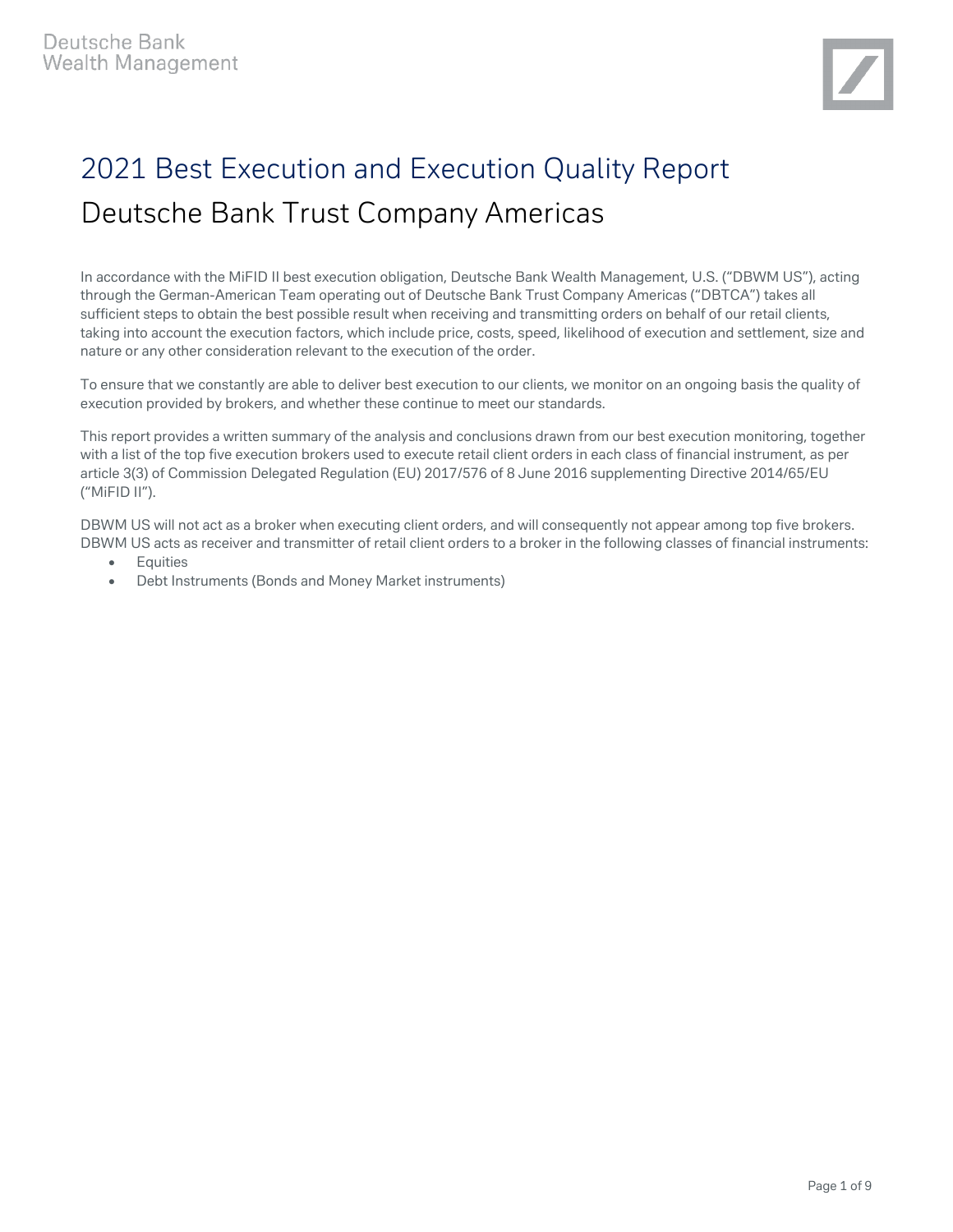## Contents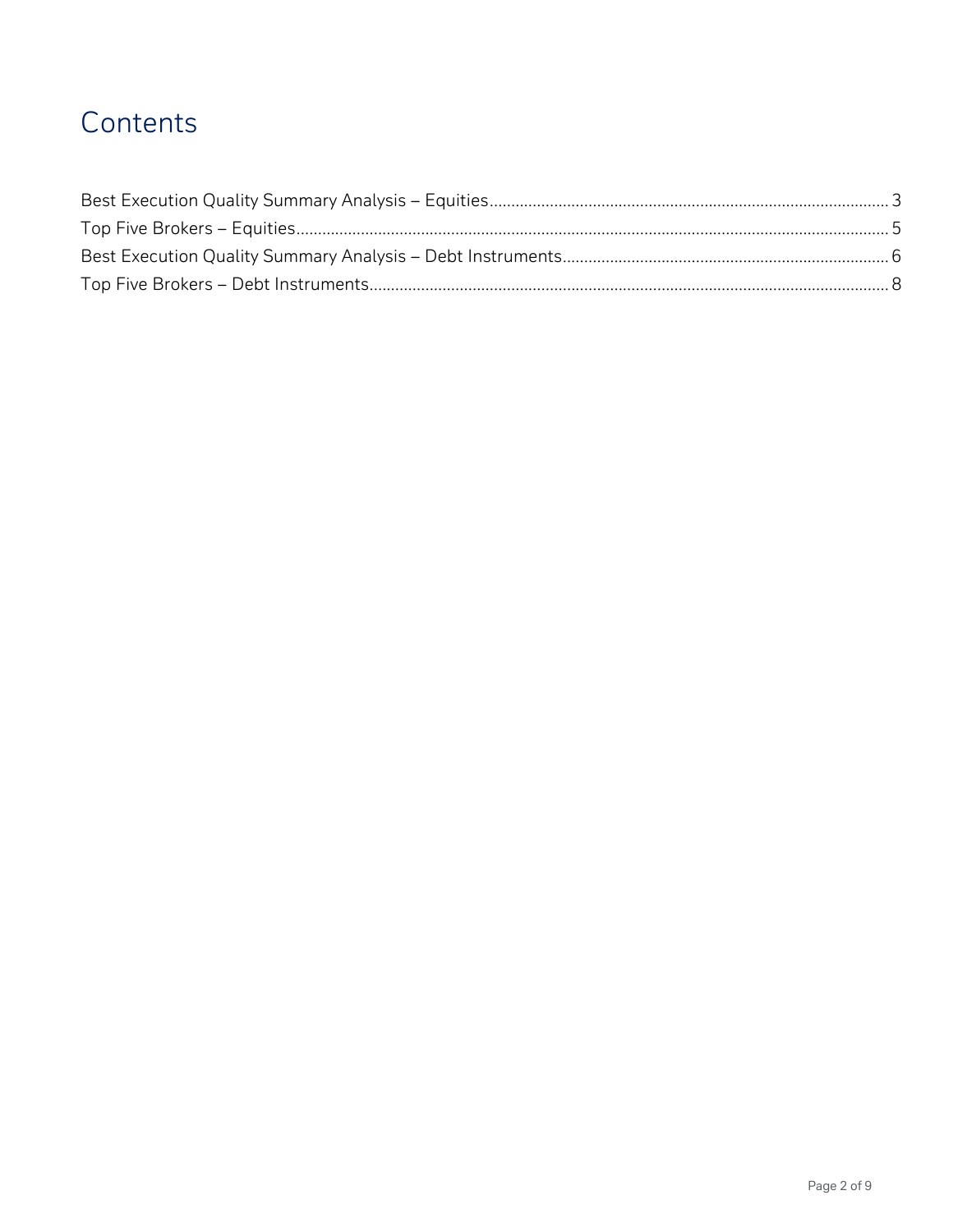## <span id="page-2-0"></span>Best Execution Quality Summary Analysis – Equities

- Tick size liquidity bands 5 and 6 (from 2000 trades per day) Highly liquid shares
- Tick size liquidity banks 3 and 4 (from 80 to 1999 trades per day) Medium liquid shares
- Tick size liquidity banks 1 and 2 (from 0 to 79 trades per day) Less liquid shares

## An explanation of the relative importance DBWM US gave to the execution factors of price, costs, speed, likelihood of execution or any other consideration including qualitative factors when assessing the quality of execution.

DBWM US seeks to obtain the best possible results for its clients. DBWM US takes into account various execution factors in deciding how and where to execute client orders. Execution is primarily performed according to:

- Held or Not-Held
- NBBO quoted best bid/offer
- Depth of market
- Size of order
- Likelihood of execution
- Impact on execution

DBWM US uses its experience and judgment in addition to taking into account criteria relevant to best execution, such as the size and nature of the order. DBWM US in general regards price as the most important execution factor, but also adjusts the importance placed on the remaining execution factors, taking into account the nature of the order and market at the time of execution.

For a detailed description of how we carry out client orders, application of execution factors and how we prioritize the factors, please refer to our Order Execution Policy.

### A description of any close link, conflicts of interests, and common ownerships with respect to any execution venues used to execute orders.

DBWM US does not have any close links, conflicts of interests, and common ownership with respect to any execution venues used to execute client orders in equities. Any dealing or relationship between units within DBWM US is conducted in accordance with DBWM's Conflict of Interest Policy. With regard to equity accommodation trades executed for DBTCA Custody accounts, DBWMUSthrough its affiliate DBSI leverages the execution capabilities of Pershing, LLC with which it has a formal agreement in place. With regard to DPM equity trades, DBWM US routes trades to its affiliate (DWS) for execution with third party brokers.

## A description of any specific arrangements with any execution venues regarding payments made or received discounts, rebates or non-monetary benefits received.

DBWM US does not have any specific arrangements with any execution venues regarding payments made or received, discounts, rebates or non-monetary benefits received. Any dealing or relationship between units within DBWM US is conducted in accordance with DBWM's Conflict of Interest Policy.

## An explanation of the factors that led to a change in the list of execution venues used in our order execution policy, if such a changed occurred.

No changes have been made since publication of the brokers listed in our Order Execution Policy of 3 January 2018. If a change in execution quality is identified, the executing broker is notified of the occurrence and a request to address the execution quality is made and monitored.

#### An explanation of how order execution differs according to client categorization, where the firm treats categories of clients differently and where it may affect the order execution arrangements.

Not applicable as we transmit orders for retail clients only.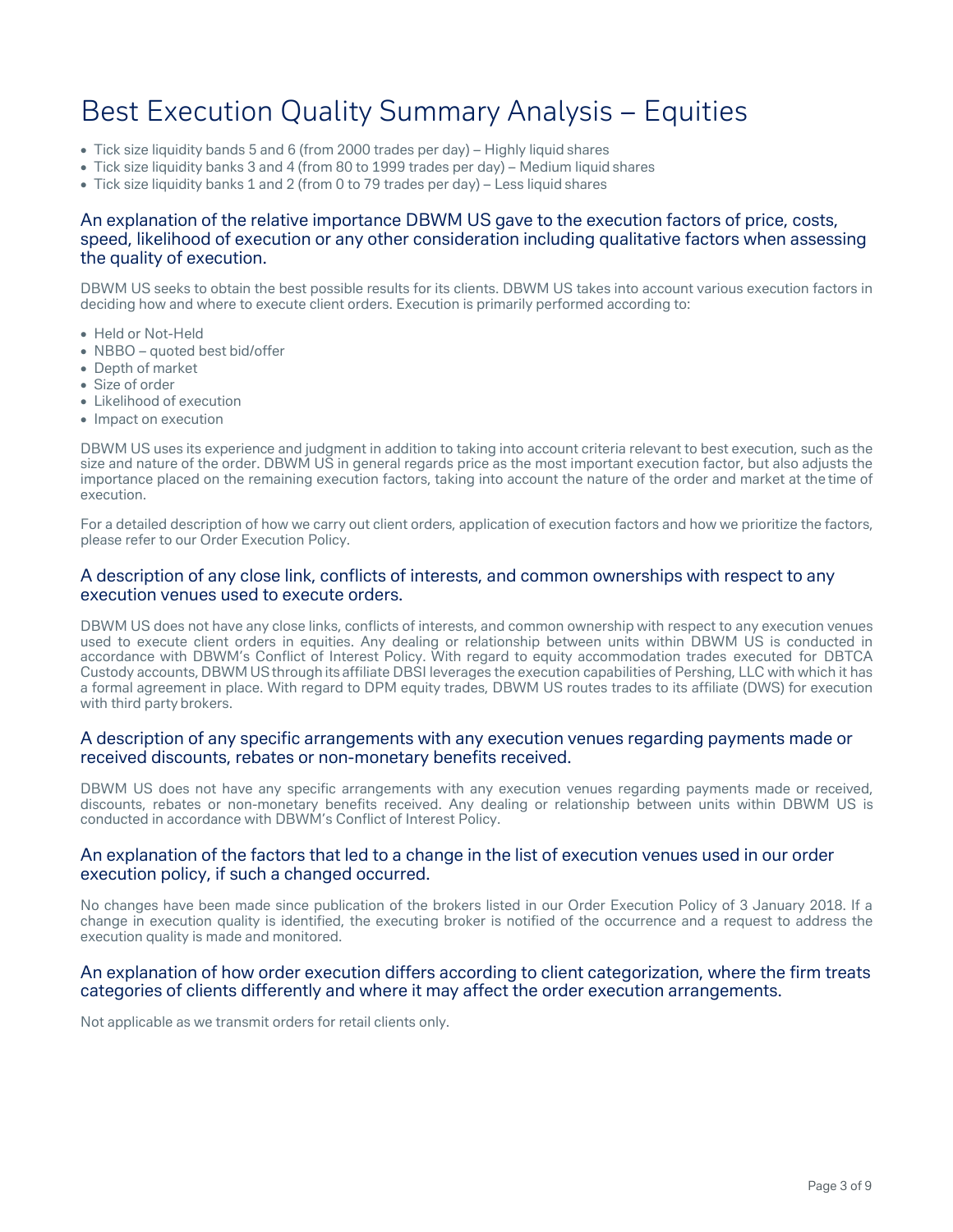## An explanation of whether other criteria were given precedence over immediate price and cost when executing retail client orders and how these criteria were instrumental in delivering the best possible result in terms of the total consideration to the client.

Price is always the determining factor when executing orders for retail clients. In cases where trades are designated as accommodation trades for DBTCA Custody accounts that are executed through Pershing, instructions that may have accompanied the order request would supersede any normal order handling procedures.

## An explanation of how DBWM US has used any data or tools relating to the quality of execution, including any data published under Commission Delegated Regulation (EU) 2017/575.

We monitor the quality of execution provided by brokers used to execute client orders in equity on a consistent basis using automatic monitoring tools. We use a variety of tools and metrics in order to assess the quality of execution provided to its clients. The metrics are used to assess the quality of client order handling and execution quality in real time as well as posttrade. This includes, but is not limited to, adherence to order instructions, the management and timeliness of order passing and execution, and reviewing available quotes and market prices. Our monitoring also includes exception-based controls, with results reviewed by our broker specialist team includes those within DBWM US. The tools and data used include but not limited to; published exception reports for all orders, Brokerage and DMA and Broker Scorecard available through Pershing and ITG Cost Analysis report for DMA orders executed by DWS.

## An explanation of how the DBWM US has used output of a consolidated tape provider established under Article 65 of Directive 2014/65/EU.

Not applicable as DBWM US does not utilize a consolidated tape provider.

## Summary of the best execution quality analysis and conclusions drawn from our monitoring of equities.

The analysis and conclusions drawn from our monitoring of the quality of execution in 2021 confirm that the brokers used to execute client orders in equities meet our standards in delivering best execution to our clients on a consistent basis.

A list of our top five brokers used to execute retail client orders can be found below together with detailed information on the volume and number of orders executed by each broker. A list of brokers used to execute client orders in equities can be found on our website[: https://deutschewealth.com/content/deutschewealth/en/articles/MiFID-II-Order-Execution.html](https://deutschewealth.com/content/deutschewealth/en/articles/MiFID-II-Order-Execution.html)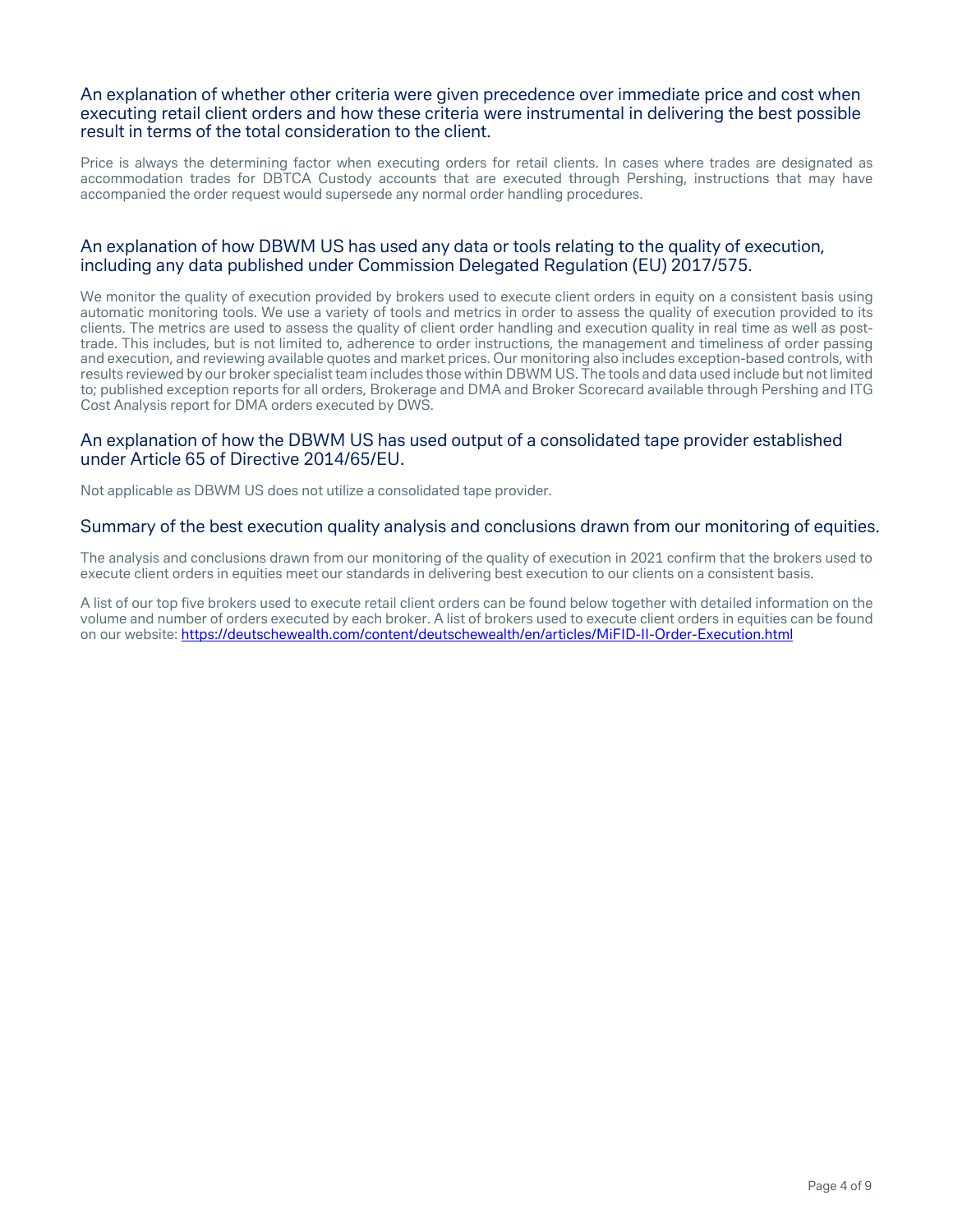## <span id="page-4-0"></span>Top Five Brokers – Equities

Equities Accommodation Trades: With regard to DBTCA Custody accounts, DBWM US engages its affiliate Deutsche Bank Securities Inc. ("DBSI") to execute sell accommodation equity trade orders which are transmitted to a third-party trading entity (Pershing LLC) for execution.

Equities DPM: With respect to DBTCA DPM accounts, DBWM US transmits all equity trade orders to its affiliate DWS for execution. In this function, DWS ensures best results for clients by choosing the most appropriate execution entity to execute the order.

## Table 1 – Retail clients

| Top five execution venues                                                        | Proportion of<br>volume traded as<br>percentage of<br>total in that asset<br>class | Proportion of orders<br>executed as<br>percentage of total in<br>that asset class | Percentage of<br>passive orders | Percentage of<br>aggressive<br>orders | Percentage of<br>directed orders |  |  |
|----------------------------------------------------------------------------------|------------------------------------------------------------------------------------|-----------------------------------------------------------------------------------|---------------------------------|---------------------------------------|----------------------------------|--|--|
| Class of Instrument                                                              | Equities Brokerage                                                                 |                                                                                   |                                 |                                       |                                  |  |  |
| Notification if less than 1 average trade per business day in previous year: Yes |                                                                                    |                                                                                   |                                 |                                       |                                  |  |  |
| Pershing LLC<br>(LEI: ZI8O1A8EI8LOFJNM0D94)                                      | 100%                                                                               | 100%                                                                              | N/A                             | N/A                                   | 100%                             |  |  |
| Class of Instrument                                                              | <b>Equities DPM</b>                                                                |                                                                                   |                                 |                                       |                                  |  |  |
| Notification if less than 1 average trade per business day in previous year: No  |                                                                                    |                                                                                   |                                 |                                       |                                  |  |  |
| <b>DWS</b><br>(LEI: 549300K0BHJ9BX9J8J87)                                        | 100%                                                                               | 100%                                                                              | N/A                             | N/A                                   | $0\%$                            |  |  |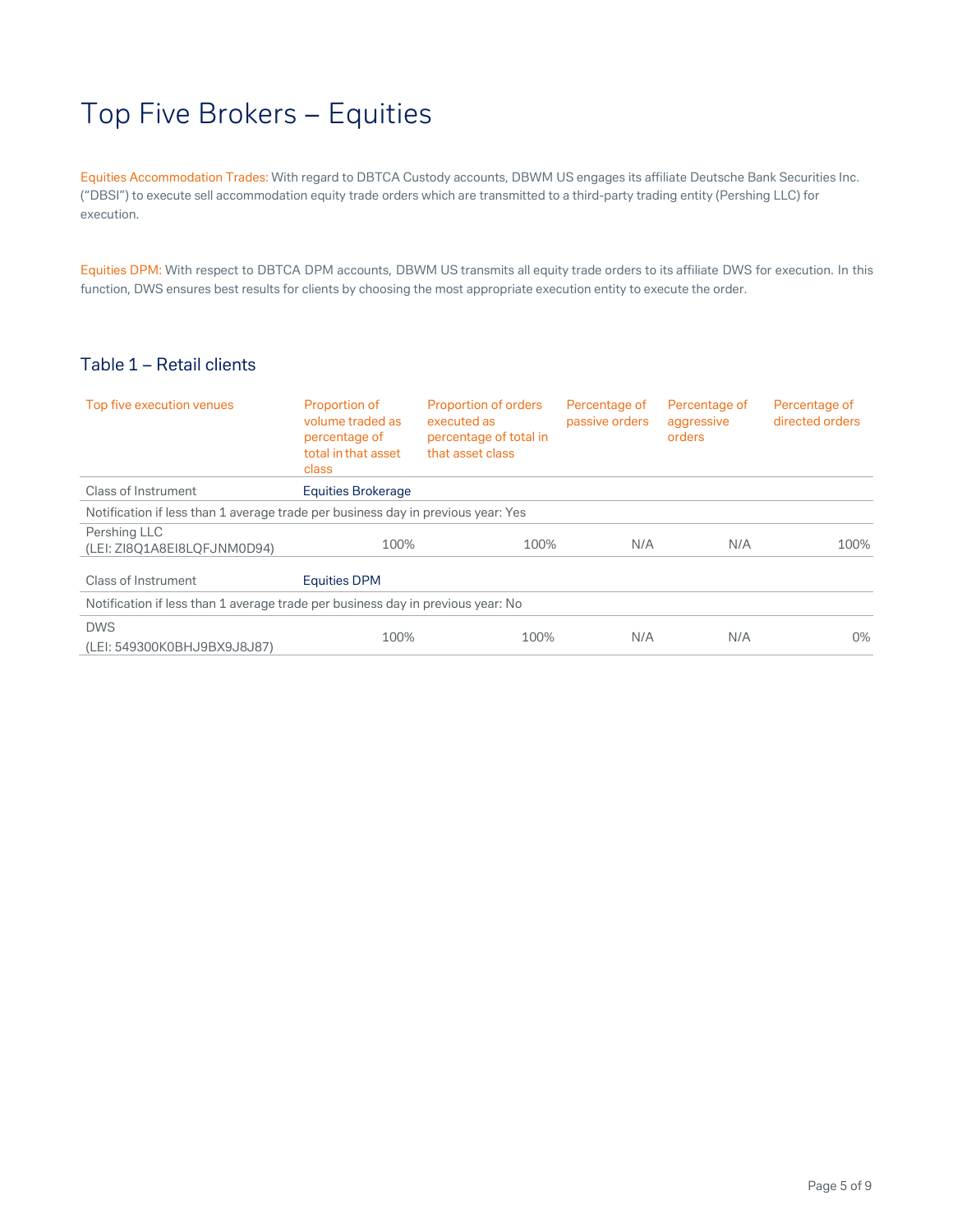## <span id="page-5-0"></span>Best Execution Quality Summary Analysis – Debt Instruments

• Bonds

• Money market instruments

## An explanation of the relative importance the DBWM US gave to the execution factors of price, costs, speed, likelihood of execution or any other consideration including qualitative factors when assessing the quality of execution.

DBWM US seeks to obtain the best possible results for its clients, DBWM US takes into account various execution factors in deciding how and where to execute client orders. Execution is primarily performed according to:

- Price
- Cost
- Speed
- Likelihood of Execution
- Size
- Impact on execution

DBWM US in general regards price as the most important execution factor. However, there may be instances when DBWM US may need to take into account other criteria relevant to best execution, such as the size and nature of the order and adjust importance on execution factors accordingly.

For a detailed description of how we carry out client orders, application of execution factors and how we prioritize the factors, please refer to our Order Execution Policy.

## A description of any close link, conflicts of interests, and common ownerships with respect to any execution venues used to execute order.

DBWM US does not have any close links, conflicts of interests, and common ownership with respect to any execution venues used to execute client orders in equities. Any dealing or relationship between units within DBWM US is conducted in accordance with DBWM's Conflict of Interest Policy.

## A description of any specific arrangements with any execution venues regarding payments made or received discounts, rebates or non-monetary benefits received.

DBWM US does not have any specific arrangements with any execution venues regarding payments made or received, discounts, rebates or non-monetary benefits received. Any dealing or relationship between units within DBWM US is conducted in accordance with DBWM's Conflict of Interest Policy.

## An explanation of the factors that led to a change in the list of execution venues used in our order execution policy, if such a changed occurred.

No changes have been made since publication of the brokers listed in our Order Execution Policy of 3 January 2018. If a change in execution quality is identified, the executing broker is notified of the occurrence and a request to address the execution quality is made and monitored.

## An explanation of how order execution differs according to client categorization, where the firm treats categories of clients differently and where it may affect the order execution arrangements.

Not applicable as we transmit orders for retail clients only.

An explanation of whether other criteria were given precedence over immediate price and cost when executing retail client orders and how these criteria were instrumental in delivering the best possible result in terms of the total consideration to the client.

Price is always the determining factor when executing orders for retail clients.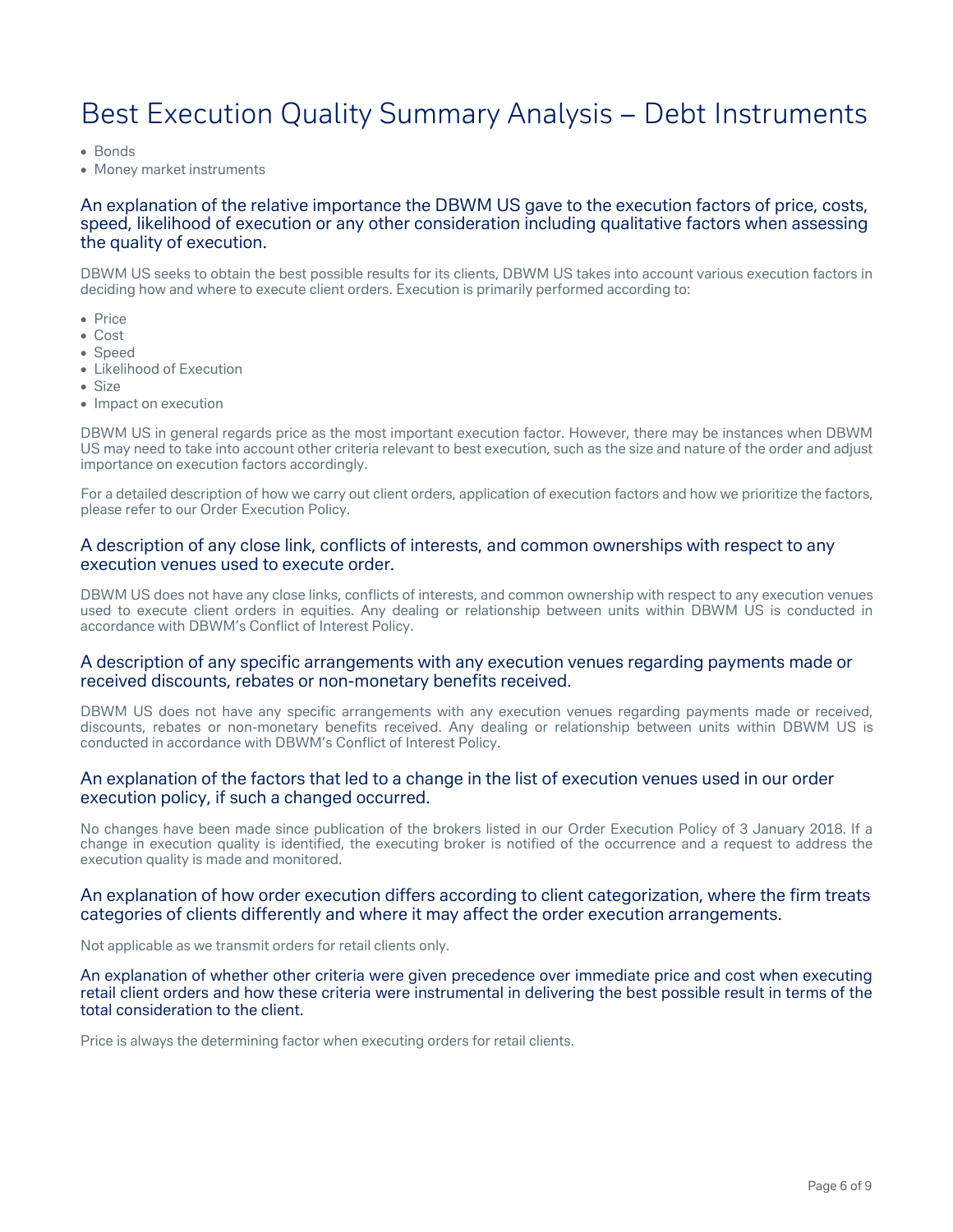## An explanation of how DBWM US has used any data or tools relating to the quality of execution, including any data published under Commission Delegated Regulation (EU) 2017/575.

We monitor the quality of execution provided by brokers used to execute client orders in debt instruments on a consistent basis using automatic monitoring tools. We use a variety of tools and metrics in order to assess the quality of execution provided to its clients. The metrics are used to assess the quality of client order handling and execution quality in real time as well as post-trade. This includes, but is not limited to, adherence to order instructions, the management and timeliness of order passing and execution, and reviewing available quotes and market prices.

## An explanation of how the DBWM US has used output of a consolidated tape provider established under Article 65 of Directive 2014/65/EU.

Not applicable as DBWM US does not utilize a consolidated tape provider.

## Summary of the best execution quality analysis and conclusions drawn from our monitoring of debt instruments.

The analysis and conclusions drawn from our monitoring of the quality of execution in 2021 confirm that the brokers used to execute client orders in debt instruments meet our standards in delivering best execution to our clients on a consistent basis.

A list of our top five brokers used to execute retail client orders can be found below together with detailed information on the volume and number of orders executed by each broker. A list of brokers used to execute client orders in debt instruments can be found on our website:<https://deutschewealth.com/en/articles/MiFID-II-Order-Execution.html>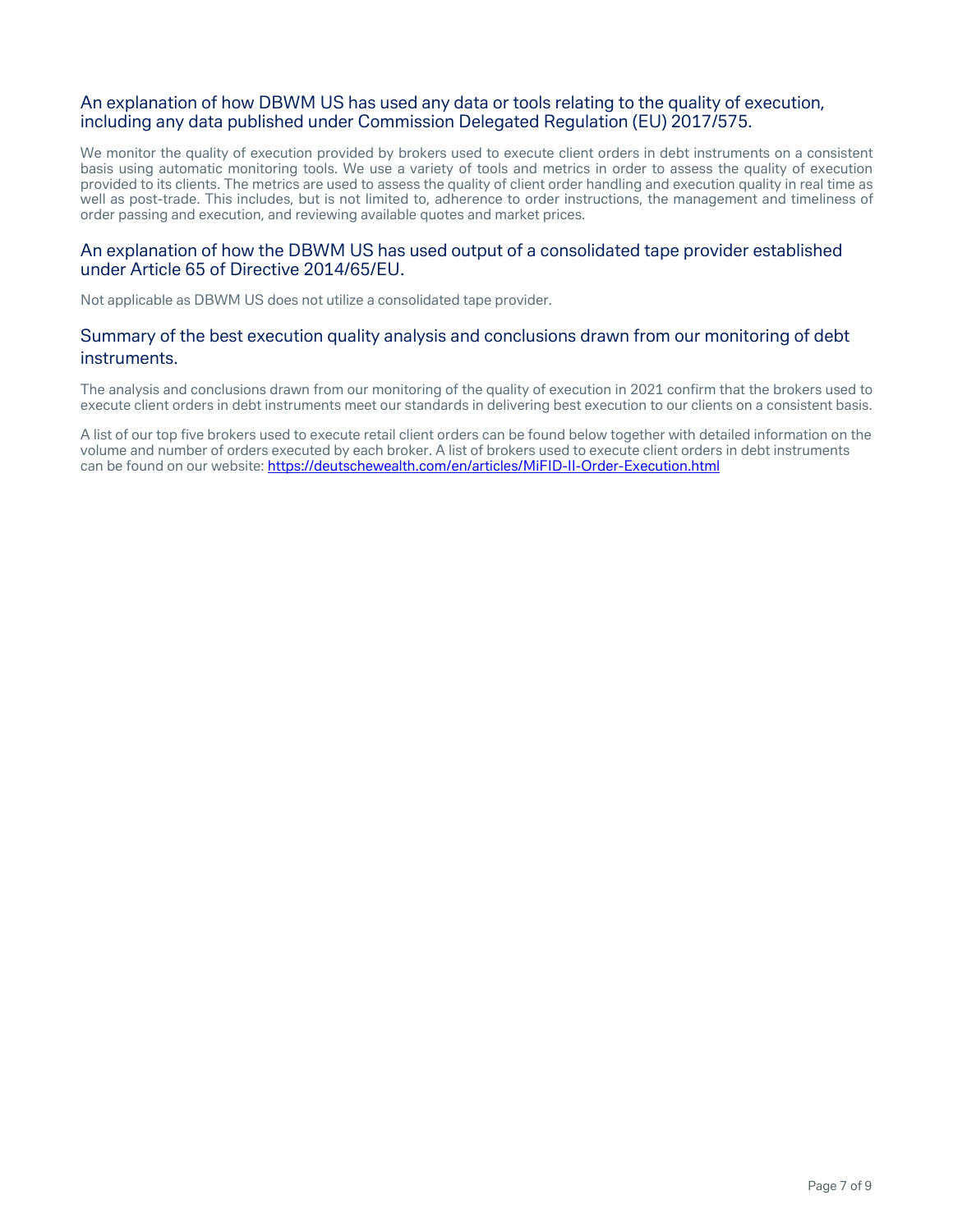## <span id="page-7-0"></span>Top Five Brokers – Debt Instruments

Debt Instruments: DBWM US transmits all fixed income trade orders managed in the Discretionary Portfolio Management (DPM) portfolio to selected Execution Venues. DBWM US ensures best results for clients by choosing the most appropriate execution entity to execute the order.

## Table 1 – Retail clients

| Top five execution venues                                                        | Proportion of<br>volume traded<br>as percentage of<br>total in that asset<br>class | Proportion of<br>orders executed<br>as percentage of<br>total in that asset<br>class | Percentage<br><sub>of</sub><br>passive<br>orders | Percentage<br>of<br>aggressive<br>orders | Percentage<br>of directed<br>orders |
|----------------------------------------------------------------------------------|------------------------------------------------------------------------------------|--------------------------------------------------------------------------------------|--------------------------------------------------|------------------------------------------|-------------------------------------|
| <b>Class of Instrument</b>                                                       | <b>Taxables</b>                                                                    |                                                                                      |                                                  |                                          |                                     |
| Notification if less than 1 average trade per business day in previous year: No  |                                                                                    |                                                                                      |                                                  |                                          |                                     |
| TD SECURITIES (USA) LLC<br>(LEI: SUVUFHICNZMP2WKHG940)                           | 17.32%                                                                             | 13.51%                                                                               | N/A                                              | N/A                                      | N/A                                 |
| PIPER SANDLER & CO<br>(LEI: 549300GRQCWQ3XGH0H10)                                | 16.71%                                                                             | 3.83%                                                                                | N/A                                              | N/A                                      | N/A                                 |
| GOLDMAN SACHS & CO. LLC<br>(LEI: FOR8UP27PHTHYVLBNG30)                           | 9.31%                                                                              | 7.94%                                                                                | N/A                                              | N/A                                      | N/A                                 |
| MARKETAXESS CORPORATION<br>(LEI: GPSMMRI21JE7ZCVYF972)                           | 9.14%                                                                              | 18.03%                                                                               | N/A                                              | N/A                                      | N/A                                 |
| HSBC SECURITIES (USA) INC.<br>(LEI: CYYGQCGNHMHPSMRL3R97)                        | 6.82%                                                                              | 8.77%                                                                                | N/A                                              | N/A                                      | N/A                                 |
| Class of Instrument                                                              | Agency                                                                             |                                                                                      |                                                  |                                          |                                     |
| Notification if less than 1 average trade per business day in previous year: Yes |                                                                                    |                                                                                      |                                                  |                                          |                                     |
| PIPER SANDLER & CO<br>(LEI: 549300GRQCWQ3XGH0H10)                                | 72.43%                                                                             | 60.68%                                                                               | N/A                                              | N/A                                      | N/A                                 |
| BNY MELLON CAPITAL MARKETS, LLC<br>(LEI: VJW2DOOHGDT6PR0ZRO63)                   | 18.26%                                                                             | 20.51%                                                                               | N/A                                              | N/A                                      | N/A                                 |
| MIZUHO SECURITIES USA LLC<br>(LEI: 7TK5RJIZDFROZCA6XF66)                         | 5.92%                                                                              | 5.98%                                                                                | N/A                                              | N/A                                      | N/A                                 |
| RAYMOND JAMES & ASSOCIATES, INC.<br>(LEI: U4ONQX15J3RO8XCKE979)                  | 1.47%                                                                              | 2.56%                                                                                | N/A                                              | N/A                                      | N/A                                 |
| MARKETAXESS CORPORATION<br>(LEI: GPSMMRI21JE7ZCVYF972)                           | 0.90%                                                                              | 3.42%                                                                                | N/A                                              | N/A                                      | N/A                                 |
| <b>Class of Instrument</b>                                                       | Corporates                                                                         |                                                                                      |                                                  |                                          |                                     |
| Notification if less than 1 average trade per business day in previous year: No  |                                                                                    |                                                                                      |                                                  |                                          |                                     |
| TD SECURITIES (USA) LLC (LEI:<br>SUVUFHICNZMP2WKHG940)                           | 28.15%                                                                             | 17.75%                                                                               | N/A                                              | N/A                                      | N/A                                 |
| MARKETAXESS CORPORATION (LEI:<br>GPSMMRI21JE7ZCVYF972)                           | 14.71%                                                                             | 23.69%                                                                               | N/A                                              | N/A                                      | N/A                                 |
| PIPER SANDLER & CO (LEI:<br>549300GRQCWQ3XGH0H10)                                | 10.45%                                                                             | 2.37%                                                                                | N/A                                              | N/A                                      | N/A                                 |
| KEYBANC CAPITAL MARKETS INC. (LEI:<br>2EQWV0180Z211YVAD813)                      | 8.44%                                                                              | 4.15%                                                                                | N/A                                              | N/A                                      | N/A                                 |
| MORGAN STANLEY & CO LLC (LEI:<br>9R7GPTSO7KV3UQJZQ078)                           | 5.06%                                                                              | 8.11%                                                                                | N/A                                              | N/A                                      | N/A                                 |